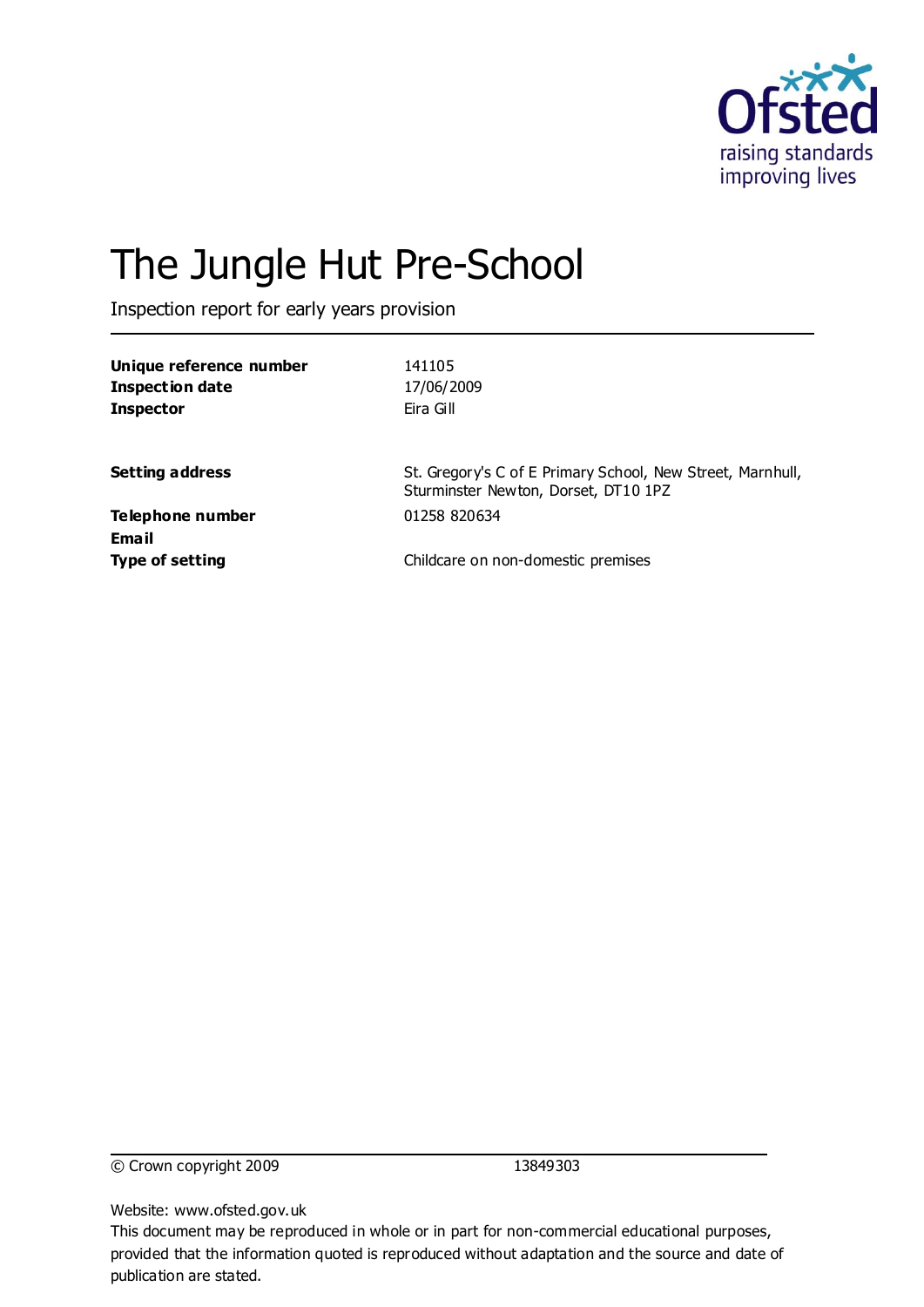## **Introduction**

This inspection was carried out by Ofsted under Sections 49 and 50 of the Childcare Act 2006 on the quality and standards of the registered early years provision. 'Early years provision' refers to provision regulated by Ofsted for children from birth to 31 August following their fifth birthday (the early years age group). The registered person must ensure that this provision complies with the statutory framework for children's learning, development and welfare, known as the *Early* Years Foundation Stage.

The provider must provide a copy of this report to all parents with children at the setting where reasonably practicable. The provider must provide a copy of the report to any other person who asks for one, but may charge a fee for this service (The Childcare (Inspection) Regulations 2008 regulations 9 and 10).

Children only attend this setting before and/or after the school day and/or during the school holidays. The judgements in this report reflect the quality of early years provision offered to children during those periods.

The setting also makes provision for children older than the early years age group which is registered on the voluntary and/or compulsory part(s) of the Childcare Register. This report does not include an evaluation of that provision, but a comment about compliance with the requirements of the Childcare Register is included in Annex B.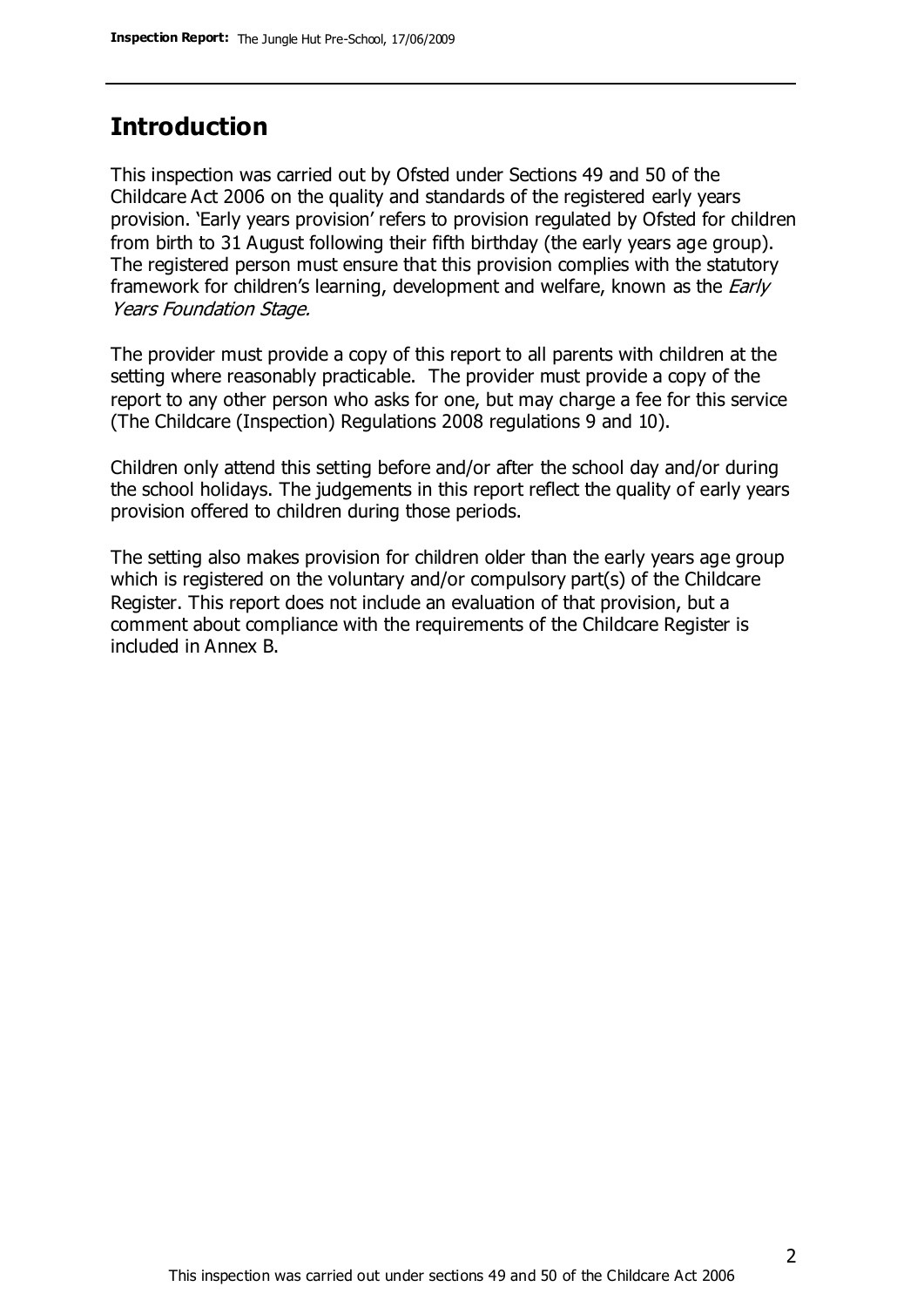# **Description of the setting**

The Jungle Hut Pre-School is a committee run setting based in its own premises in the grounds of St Gregory's C of E Primary School in Marnhull, near Sturminster Newton in Dorset. The setting has close links with the host school but does not have disabled access.

The setting is on the Early Years Register and both the compulsory and voluntary parts of the Childcare Register. It caters for children from two to five years. A maximum of 18 children may attend the setting at any one time. There are currently 31 children on roll, of whom 27 are funded. The setting supports children with learning difficulties and/or disabilities.

The setting is open five days a week, from 08.30 until 15.30, during term time only. Children who stay all day may bring a packed lunch. The accommodation consists of three playrooms, cloakrooms, kitchen and an office area. There is an enclosed outside play area and the setting also benefits from being able to use the school grounds for physical activities.

There are four members of staff including the manager. The manager has a National Vocational Qualification (NVQ) at level 4, one assistant has level 3 and two others have level 2.

## **Overall effectiveness of the early years provision**

Overall the quality of the provision is good. There are effective partnerships with parents, the host school and other settings the children attend. An inclusive and welcoming service is provided and meets the needs of all children. Effective systems, particularly self-evaluation, ensure that the children enjoy a wide range of imaginative, self-selecting activities and make good progress. All staff ensure that the children are very safe and secure at all times. A good commitment to improvement is evident and the capacity to improve is good.

## **What steps need to be taken to improve provision further?**

To further improve the early years provision the registered person should:

- ensure assistants are given more opportunity to be involved in planning
- provide more opportunities for children to write and to be involved in number work in the outside learning area

To fully meet the specific requirements of the EYFS, the registered person must:

 $\bullet$  keep up to date records of all unique reference numbers of CRB disclosures obtained, and the dates they were obtained (Documentation) 18/06/2009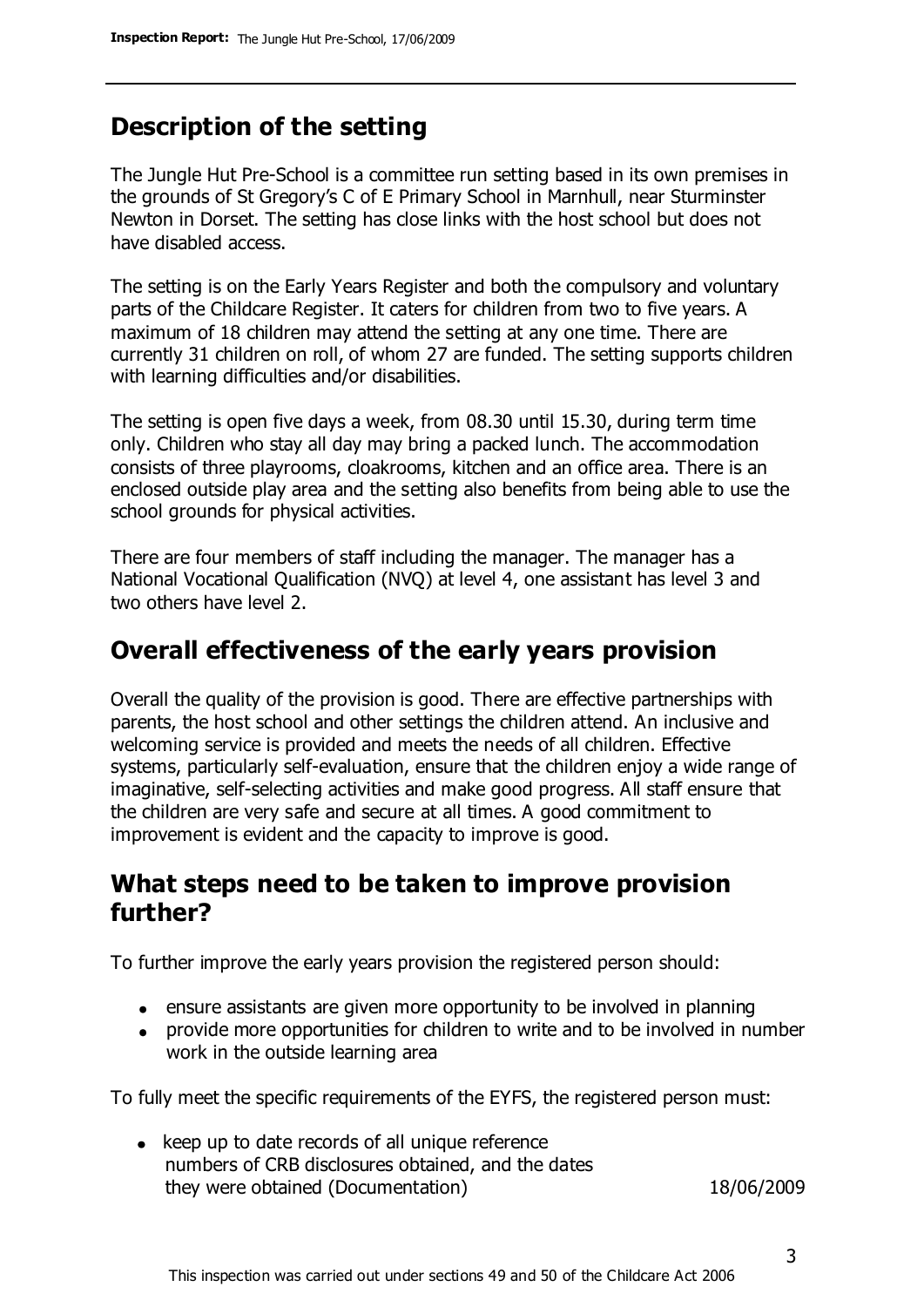# **The leadership and management of the early years provision**

Leadership and management are good. Policies are easily accessible, are available to parents and have recently been reviewed. The manager has completed the formal self-evaluation document effectively and this is available for all parents to view. Parents are encouraged to browse through the evaluation file and to make appropriate suggestions or comments. Self-evaluation is good and has helped staff to identify further areas for improvement. Ongoing discussions about how to organise the different systems in place have resulted in all points for improvement identified in the last inspection being resolved. The early systems introduced last September for planning for the Early Years Foundation Stage have been reviewed by staff and improved upon. Although planning is thorough, it is mainly organised by the manager. The manager agrees it would benefit all staff to be included in the planning of activities they will be leading. Assessment is very effective and ensures that all children make good progress. Their next steps in learning are identified in their progress records. The manager and staff support and promote inclusive practice.

Links with parents are good. Parents are very happy and say, for example, 'My third child is here now and I specifically like the closeness of the environment'; 'I have never had a problem.'; `It's small and friendly'; and `There is so much variety for children, they don't get bored.' Staff ensure that childminders as well as parents are very involved with the experiences of their children and all parents and carers are encouraged to come into the setting in the mornings and talk to key workers.

Links with the school on site are good and benefit the children well. In the term before they start school, the children visit the school and school staff visit the setting. Good links are also in place with other settings the children attend and this ensures children make good progress. The manager has passed on information to other managers about termly and weekly planning, and key workers from other settings have visited.

The children are well protected by very sound safeguarding procedures. Effective systems are in place to ensure the security of all the children. However, the record of Criminal Records Bureau (CRB) disclosures is not quite complete although all staff have been assessed as suitable people.

## **The quality and standards of the early years provision**

The setting is an exciting and safe place for children of all ages and their welfare is promoted well. Children in all groups are treated equally and given the same opportunities. The manager views outdoor learning as equally important as indoor learning and plans experiences that totally reflect the children's needs and interests. The children are able to explore and test their physical abilities in a safe environment that gives them security to take risks and accept challenges. For example, recently purchased pieces of guttering have given the children hours of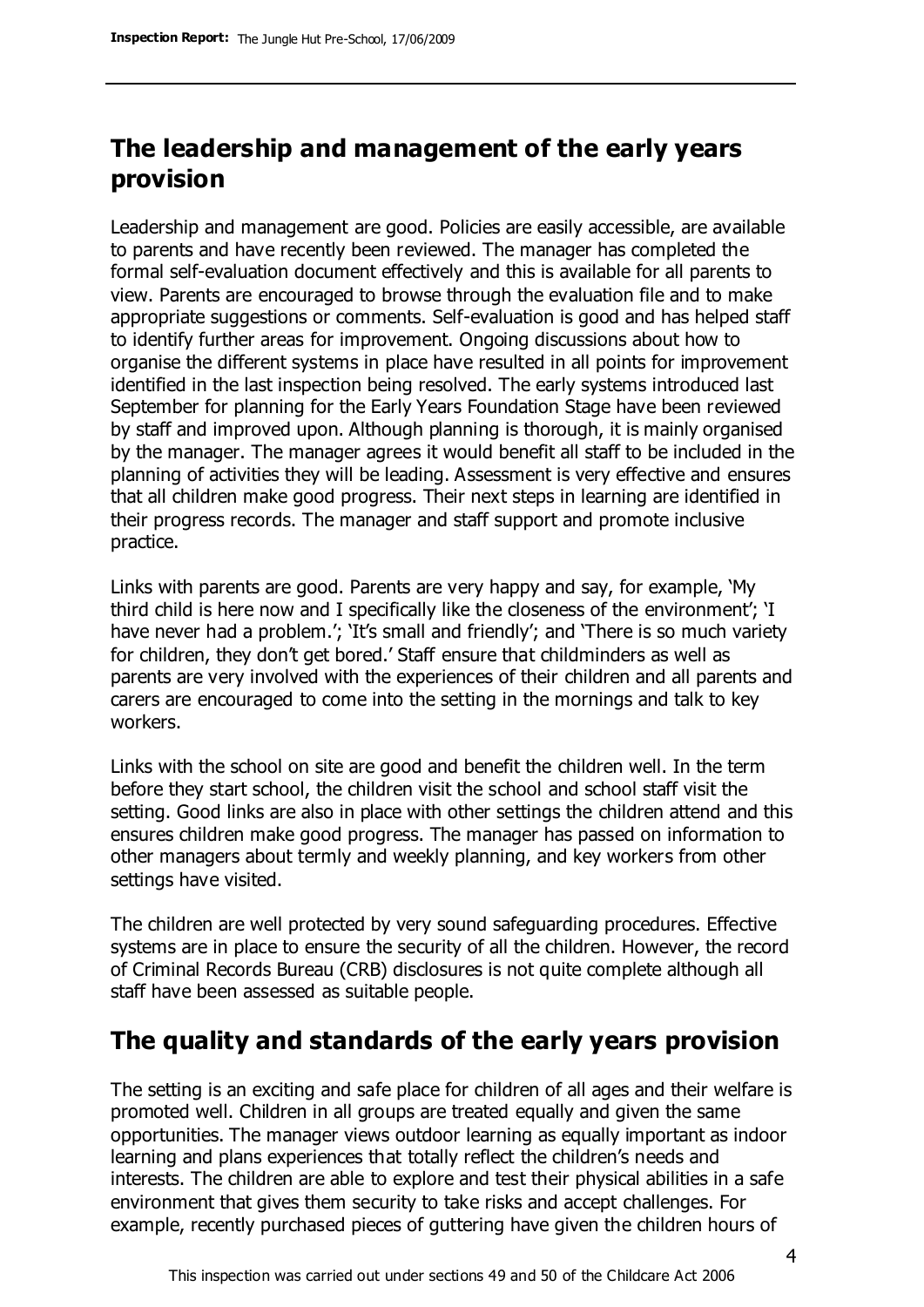interest and pleasure experimenting with the different ways they can pour water down the guttering. They use different sizes of containers to carry water around and mix it with sand. They find out how the seeds they planted become radishes, tomatoes and peas which they enjoy eating. Children make rapid progress in their knowledge and understanding of the world, their creative and physical development. This good progress will contribute to their future economic wellbeing.

Several children painted a house that the manager had constructed out of cardboard and strong tape. They used big brushes to paint the whole structure and, at the same time, learned how to cooperate and help one another, thus growing quickly in their personal and social development. All the children enjoyed the spontaneity of this activity and showed each other their messy fingers with delight. There are also quiet spaces where children can snuggle inside blankets to relax and have a rest. They are happy to share resources and equipment and their behaviour is outstanding.

Children select their own equipment. They are happy to help pack things away and contribute to their own community. They chat to each other inside the small plastic kitchen and pretend to talk to their mothers on the telephone. They use all their senses in a creative and imaginative way although, outside, there are fewer opportunities available for the children to move forward in their knowledge of letters and sounds or number. The indoor learning environment is compact and there is not the same amount of room as there is outside. Nevertheless, space is used wisely and staff ensure that the children are given plenty of opportunity to develop their own interests. Several want to play quietly with stickle bricks or with the toy cars on the roadmap.

Children are used to the routine of the 'café' being opened for snack time and wait their turn patiently. They have continual access to clean drinking water and are provided with a healthy selection of fruit and milk. They remember to wash their hands before eating and help to wash up their cups before going out to play again. Similarly, at lunchtime, the staff ensure it is as close as possible to a family occasion when all children who stay for lunch sit together and chat to each other and the assistant about their day.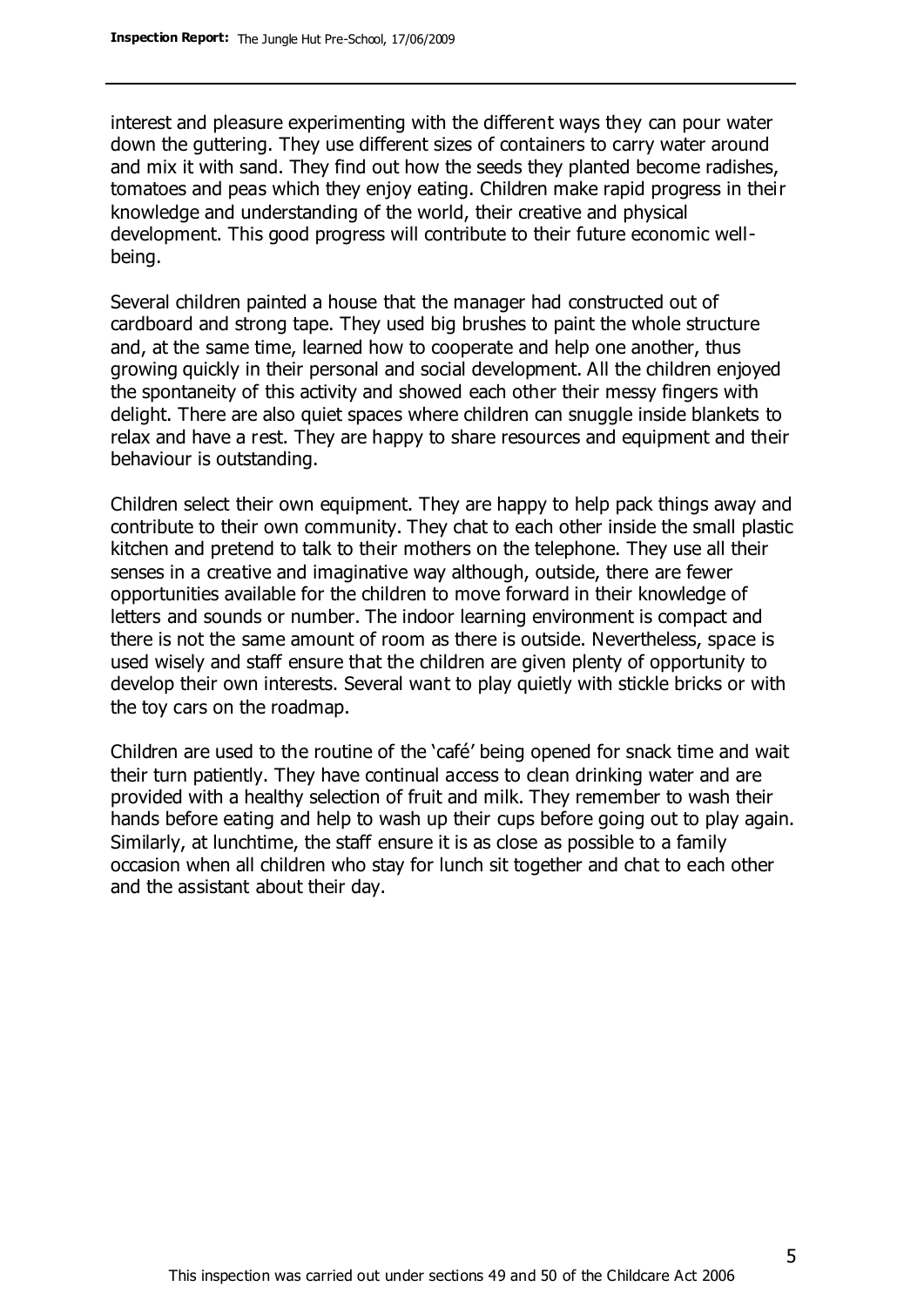# **Annex A: record of inspection judgements**

#### **The key inspection judgements and what they mean**

Grade 1 is Outstanding: this aspect of the provision is of exceptionally high quality Grade 2 is Good: this aspect of the provision is strong Grade 3 is Satisfactory: this aspect of the provision is sound Grade 4 is Inadequate: this aspect of the provision is not good enough

#### **Overall effectiveness**

| How effective is the provision in meeting the needs<br>of children in the Early Years Foundation Stage? |  |
|---------------------------------------------------------------------------------------------------------|--|
| How well does the provision promote inclusive practice?                                                 |  |
| The capacity of the provision to maintain continuous                                                    |  |
| improvement.                                                                                            |  |

#### **Leadership and management**

| How effectively is provision in the Early Years               |  |
|---------------------------------------------------------------|--|
| <b>Foundation Stage led and managed?</b>                      |  |
| How effective is the setting's self-evaluation, including the |  |
| steps taken to promote improvement?                           |  |
| How well does the setting work in partnership with parents    |  |
| and others?                                                   |  |
| How well are children safequarded?                            |  |

## **Quality and standards**

| How effectively are children in the Early Years<br><b>Foundation Stage helped to learn and develop?</b> |   |
|---------------------------------------------------------------------------------------------------------|---|
| How effectively is the welfare of children in the Early                                                 | ר |
| <b>Years Foundation Stage promoted?</b>                                                                 |   |
| How well are children helped to stay safe?                                                              |   |
| How well are children helped to be healthy?                                                             |   |
| How well are children helped to enjoy and achieve?                                                      |   |
| How well are children helped to make a positive                                                         | 2 |
| contribution?                                                                                           |   |
| How well are children helped develop skills that will                                                   |   |
| contribute to their future economic well-being?                                                         |   |

Any complaints about the inspection or report should be made following the procedures set out in the guidance available from Ofsted's website: www.ofsted.gov.uk